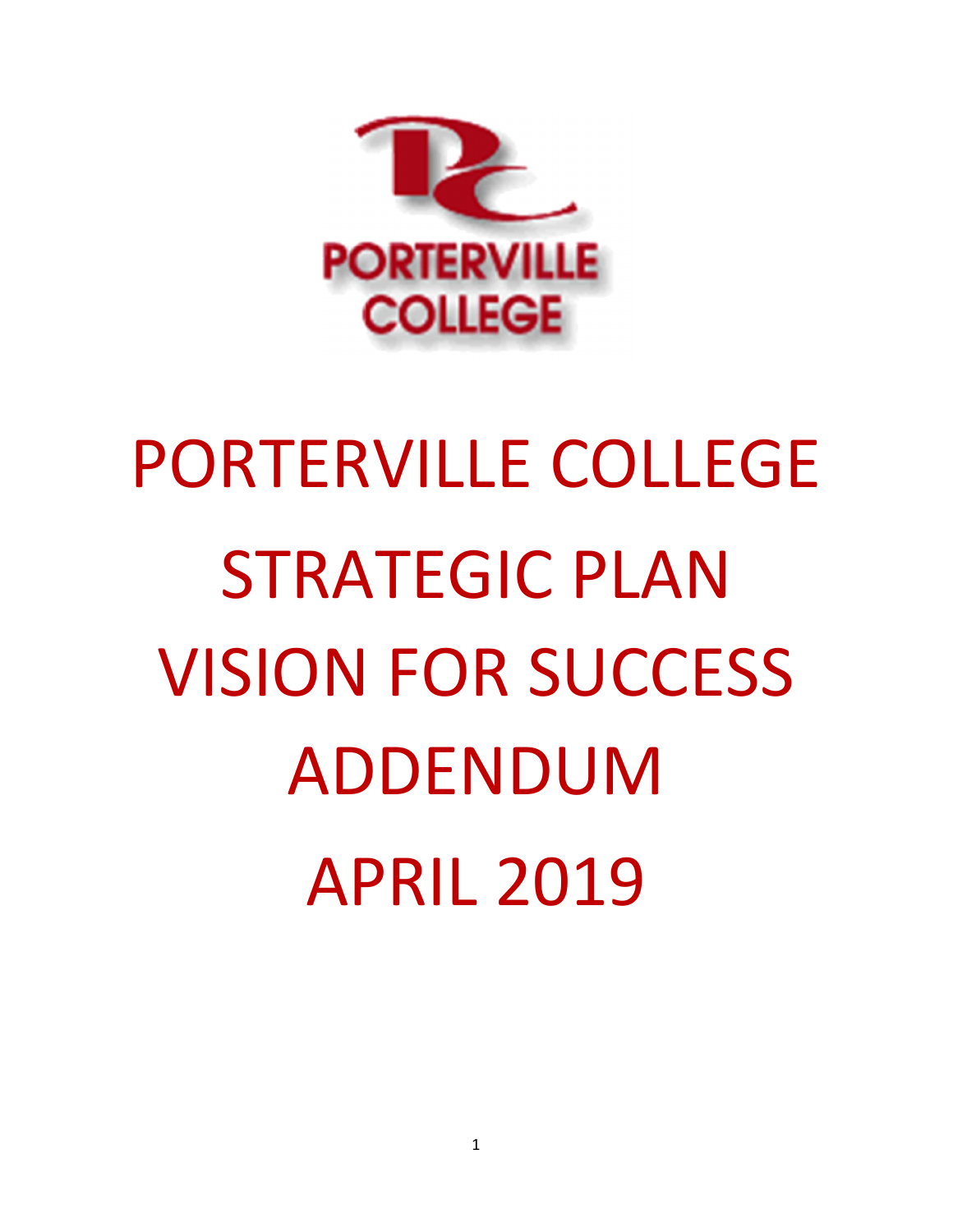#### **Introduction**

Porterville College completed our most recent Strategic Plan during the 2017‐18 academic year. This plan is based on a vision for student success and equity, and is linked to a college-wide goal-setting discussion and process, as well as Kern Community College District strategic goals and objectives.

In 2018-19, as the Kern Community College District began work on a new district-wide strategic plan, a new mandate came forth from the California Community Colleges Chancellor's Office, requiring all colleges to adopt the statewide **Vision for Success** goals and to enact local measurable goals, specific to the needs of each college and the community it serves.

Porterville College was a step ahead in this process as our Strategic Plan was already focused on the issues of student success. However, this addendum makes that focus more direct and specific and it establishes specific goals that are ambitious, but we believe achievable for the students of Porterville College.

What follows is a crosswalk identifying how each of the Porterville College strategic goals is linked to KCCD goals, KCCD board goals, and the Vision for Success statewide goals. Then, we provide specific and measurable goals for success for Porterville College, with data from 2016‐17 as the baseline and goals established for the 2021‐22 academic year.

These goals will be monitored by the college's Strategic Planning Committee and other key groups on campus as we move forward on our vision toward ever improving student success and equity for Porterville College students.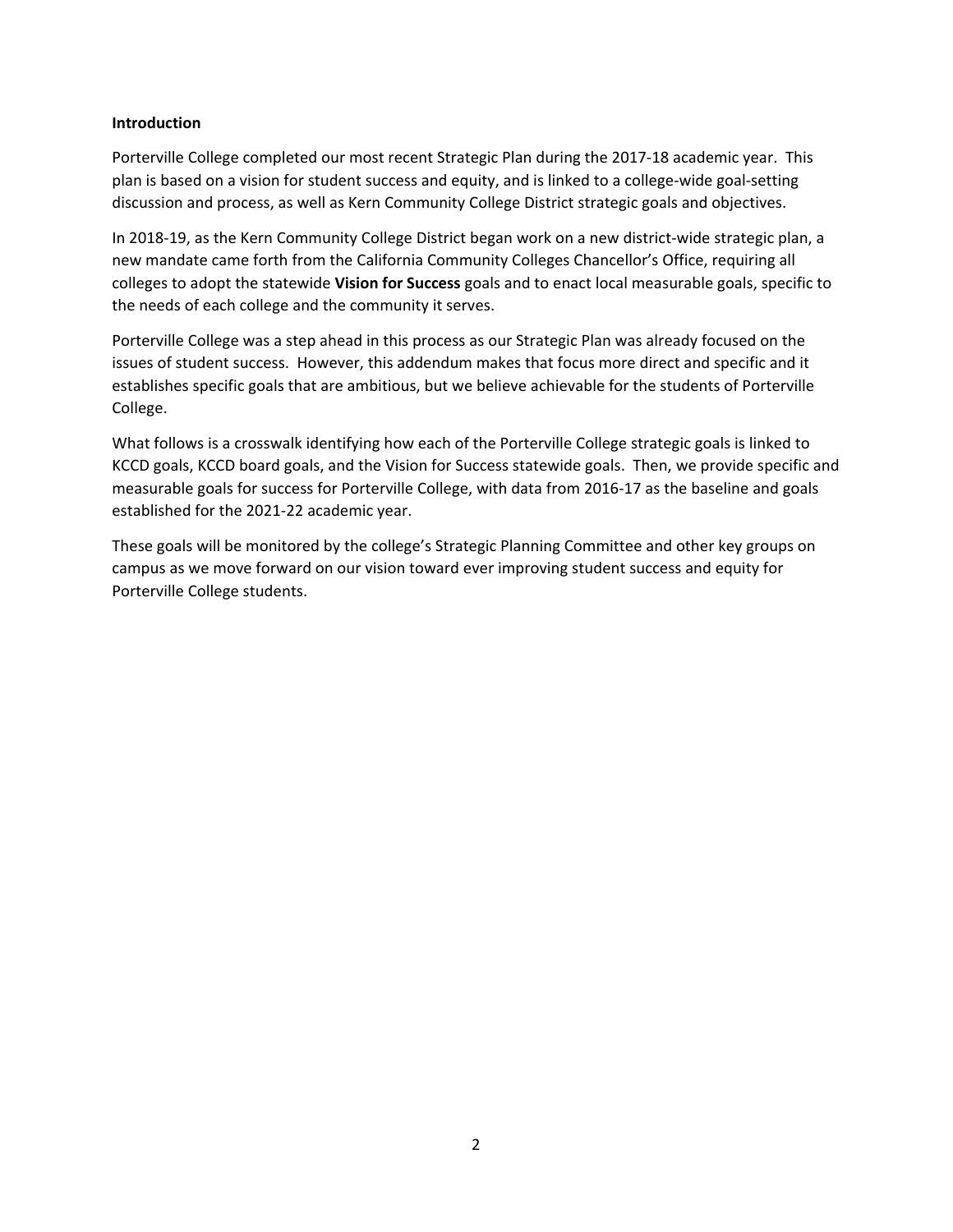# **Crosswalk between District, Board, Chancellor's Office, and Porterville College Goals**

| <b>District Goal(s)</b> | <b>Board</b><br>Goal(s) | <b>CCC Vision for</b><br><b>Student Success</b><br>Goal(s) | PC<br>Goal #   | <b>PC Goal</b>                                                                                                                                                                                                                      |
|-------------------------|-------------------------|------------------------------------------------------------|----------------|-------------------------------------------------------------------------------------------------------------------------------------------------------------------------------------------------------------------------------------|
| 1, 2, 3                 | 1, 2                    | 1, 2, 3, 4                                                 | $\mathbf{1}$   | <b>Maximize student success</b>                                                                                                                                                                                                     |
| 1, 2, 3                 | 1,2                     | 1, 2, 3, 4                                                 | 1a             | <b>Increase completion</b>                                                                                                                                                                                                          |
| 1, 1a, 1c, 3            | $\overline{2}$          | 1, 2, 3, 4                                                 | 1.1            | Promote 15 units to finish. Students will be<br>encouraged to take 15 units per semester (or 30 units<br>a year)                                                                                                                    |
| 1, 1a, 1b               | $\overline{2}$          | 1,2,3,4                                                    | 1.2            | Encourage students to take English and math courses<br>in the first quarter                                                                                                                                                         |
| 1,1b                    | $\overline{2}$          | 1, 2, 3, 4                                                 | 1 <sub>b</sub> | <b>Improve Milestone achievements</b>                                                                                                                                                                                               |
| 1,1a,1b,1c,2,3          | 1,2                     | 1,2,3,4,5                                                  | 1.3            | Provide intrusive advising/counseling - contacting<br>students and scheduling appointments for<br>matriculation                                                                                                                     |
| 1, 1a, 1b               | $\overline{2}$          | 1, 2, 3, 4                                                 | 1.4            | Multiple measures assessment placement is used to<br>place students into courses                                                                                                                                                    |
| 1,1a,1b,1c,2,3          | 2                       | 1, 2, 3, 4                                                 | 1.5            | Provide English and math acceleration courses                                                                                                                                                                                       |
| 1, 1a, 1b               | $\overline{2}$          | 1, 2, 3, 4                                                 | 1.6            | Provide co-requisite course options for students.                                                                                                                                                                                   |
| 1,1c                    | $\overline{2}$          | 1,2,3,4,5                                                  | 1c             | Increase student engagement                                                                                                                                                                                                         |
| 1,1c,3                  | 1,2                     | 1,2,3,4                                                    | 1.7            | Have a student and faculty panel as part of Flex to<br>discuss ways to improve student and faculty<br>interaction                                                                                                                   |
| 1,1c,3                  | 1,2                     | 1,2,3,4                                                    | 1.8            | Consider hosting a 'meet and greet' event for students<br>to meet with their professors (potentially in the<br>afternoon of Flex)                                                                                                   |
| 1,1a,1b,1c,2,3          | 2                       | 1,2,3,4,5                                                  | 1.9            | Look into ways to encourage reading among students,<br>specifically focus on programs and activities that will<br>engage students not currently reading as much as<br>others: men, Latinos and first generation college<br>students |
|                         |                         |                                                            |                |                                                                                                                                                                                                                                     |
| 2, 2a, 3                | 1,2                     | 5,6                                                        | $\overline{2}$ | <b>Advance student equity</b>                                                                                                                                                                                                       |
| 2, 2a, 3                | 1,2                     | 5,6                                                        | 2a             | <b>Close achievement gaps</b>                                                                                                                                                                                                       |
| 1,1c,2,2a               | 1,2                     | 1, 2, 3, 4, 5, 6                                           | 2.1            | Narrow achievement gaps in course/program success<br>and completion across all groups at Porterville College                                                                                                                        |
| $1, 1a, 1b, 1c$ 3       | 1,2                     | 2,3,5,6                                                    | 2.2            | Increase collaboration between instruction and<br>student services to promote transfer opportunities to<br>students with the intent to create a cultural shift<br>towards transfer                                                  |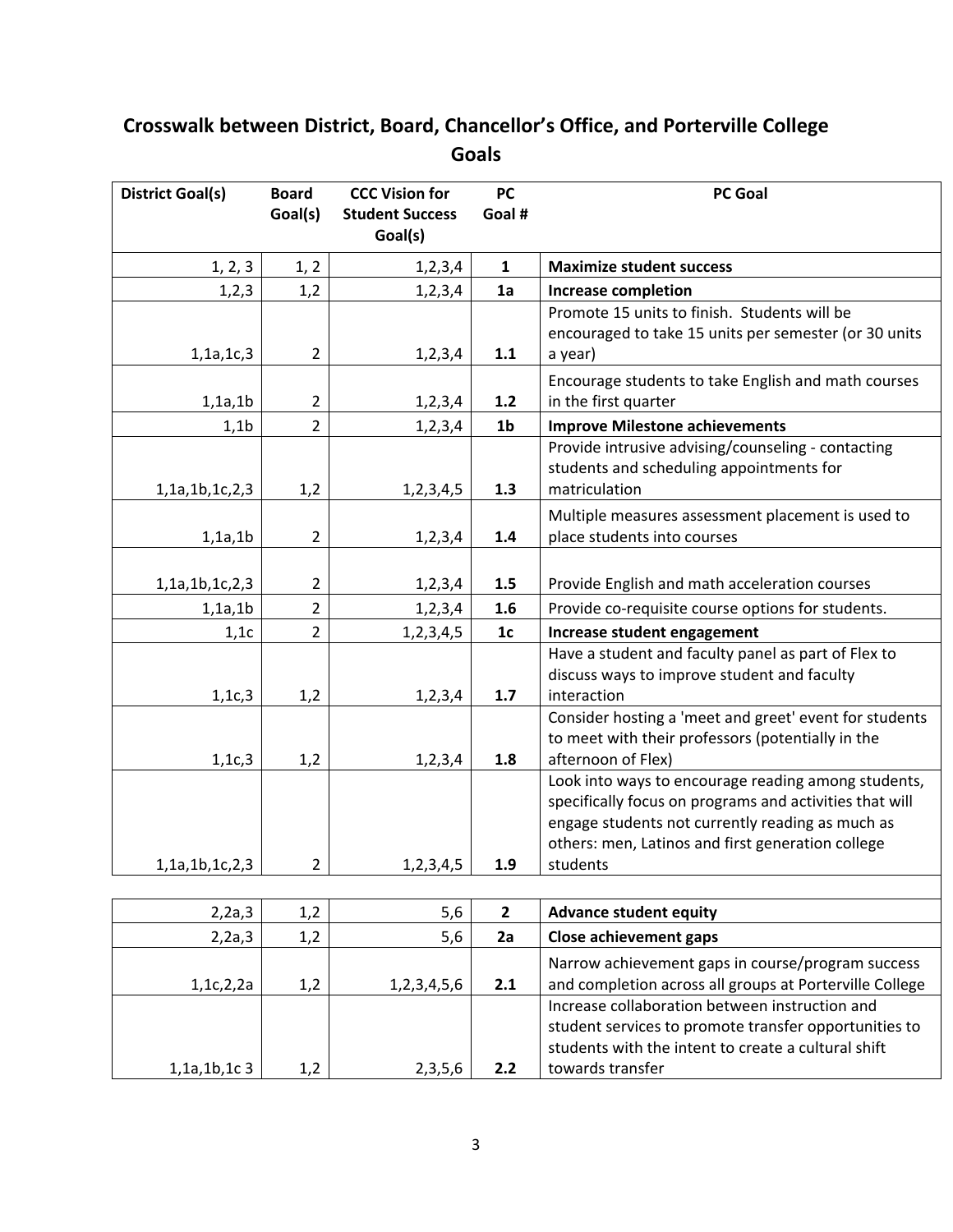| <b>District Goal(s)</b> | <b>Board</b><br>Goal(s) | <b>CCC Vision for</b><br><b>Student Success</b><br>Goal(s) | <b>PC</b><br>Goal #     | <b>PC Goal</b>                                                                                                                                                                                                        |
|-------------------------|-------------------------|------------------------------------------------------------|-------------------------|-----------------------------------------------------------------------------------------------------------------------------------------------------------------------------------------------------------------------|
| 1,1a,1b,1c,2,2a,3       | 1,2                     | 1, 2, 3, 4, 5, 6                                           | 2.3                     | Target at risk populations and offer resources to<br>address barriers that would affect their performance                                                                                                             |
| 1,1c,2,4,5a             | 1, 2, 3                 | 5                                                          | 2.4                     | Annual Equity Summit will be held: "Paving the Path to<br>Access and Success for Under-represented groups"                                                                                                            |
| 1,2,5a                  | 1,3                     | 1, 2, 3, 4, 5, 6                                           | 2.5                     | Provide professional development opportunities to<br>faculty, staff, management on topics related to equity<br>and student success                                                                                    |
|                         |                         |                                                            |                         |                                                                                                                                                                                                                       |
| 3                       | $\mathbf{1}$            | 3,5                                                        | $\overline{\mathbf{3}}$ | <b>Ensure Student Access</b>                                                                                                                                                                                          |
| 1,1a,1c,3,3a,3b         | 1,2                     | 1, 2, 3, 4                                                 | 3a                      | Optimize student enrollment                                                                                                                                                                                           |
| 1, 2, 3, 3a, 3b         | 1,2                     | 1, 2, 3, 4                                                 | 3.1                     | Increase availability and accessibility of enrollment<br>resources                                                                                                                                                    |
| 1,1c,2,3,3a,3b          | 1,2                     | 1, 2, 3, 4                                                 | 3.2                     | Provide program specific information sessions or<br>orientations as needed at Porterville College and in the<br>community                                                                                             |
| 1,2,3,3b,4,4b           | 1,2                     | 3, 5, 6                                                    | 3.3                     | Develop partnerships with outside agencies which are<br>able to help students with unmet needs the college<br>may not be able to offer                                                                                |
| 1,1a,1b,1c,3            | 1,2                     | 1,2,3,4,5                                                  | 3.4                     | Expand communications and discussions on Guided<br>Pathways including the creation of predictable<br>schedules and applicable course sequencing so that<br>students will make educated choices on course<br>schedules |
| 1,3,3b,4                | 1,2                     | 1, 2, 3, 4                                                 | 3 <sub>b</sub>          | Be the higher education option of first choice                                                                                                                                                                        |
| 1,1c,2,3,3a,3b,4,4b     | 1,2                     | 1, 2, 3, 4, 5, 6                                           | 3.5                     | Increase enrollment of high school graduates into<br>Porterville College                                                                                                                                              |
| 1,1c,2,3,3b,4           | 1,2                     | 1, 2, 3, 5                                                 | 3.6                     | Provide information sessions for high school students<br>(sophomores/juniors) and their parents on the PC<br>Campus                                                                                                   |
|                         |                         |                                                            |                         | Offer dual/concurrent enrollment sections at partner                                                                                                                                                                  |
| 1,1c,2,3,3b,4           | 1,2                     | 1,2,3,5                                                    | 3.7                     | high schools                                                                                                                                                                                                          |
| 1,2,3,3b,4              | 1,2                     | 1, 2, 3, 5                                                 | 3.8                     | Offer courses at other locations in the service area                                                                                                                                                                  |
|                         |                         |                                                            |                         |                                                                                                                                                                                                                       |
| 4,4a,4b                 | $\overline{2}$          | 4                                                          | 4                       | <b>Enhance Community Connections</b>                                                                                                                                                                                  |
| 4,4a,4b                 | $\overline{2}$          | 4,6                                                        | 4a                      | Provide workforce & economic development<br>programs that respond to industry                                                                                                                                         |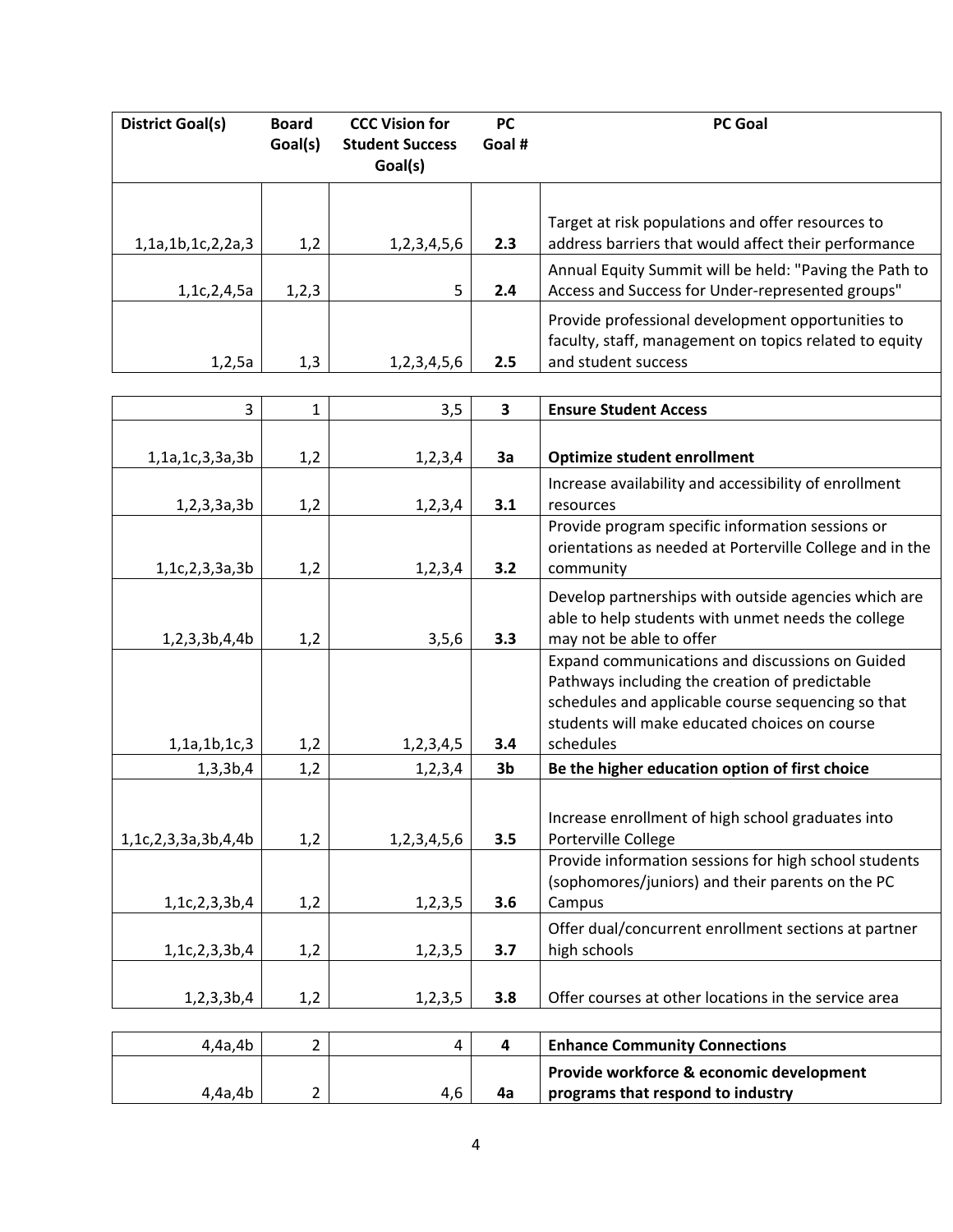| <b>District Goal(s)</b> | <b>Board</b>   | <b>CCC Vision for</b>             | <b>PC</b> | <b>PC Goal</b>                                                                                                                           |
|-------------------------|----------------|-----------------------------------|-----------|------------------------------------------------------------------------------------------------------------------------------------------|
|                         | Goal(s)        | <b>Student Success</b><br>Goal(s) | Goal #    |                                                                                                                                          |
|                         |                |                                   |           |                                                                                                                                          |
| 1,4,4a,4b               | $\overline{2}$ | 4,6                               | 4.1       | Increase college partnerships with business and<br>industry                                                                              |
|                         |                |                                   |           | Invite employers and businesses to Porterville College                                                                                   |
| 3b, 4, 4a, 4b           | $\mathbf{1}$   | 4,6                               | 4.2       | to discuss needs                                                                                                                         |
| 3b, 4, 4a, 4b           | 2              | 4,6                               | 4.3       | Work with employers to provide students with on the<br>job learning opportunities and information on career<br>options and pathways      |
| 3b, 4, 4a, 4b           | 1,2            | 1, 2, 3, 4, 5, 6                  | 4.4       | Continue to partner with area high schools on career<br>pathways efforts                                                                 |
| 4,5                     |                | 4,6                               | 4.5       | Examine the CTE Outcomes Survey (CTEOS)                                                                                                  |
| 4,4a,4b                 | $\mathbf{1}$   | 5,6                               | 4b        | <b>Serve Community needs</b>                                                                                                             |
| 4,4a,4b                 | 1              |                                   | 4.6       | Increase Porterville College participation in the<br>community                                                                           |
| 4,4a,4b                 | $\mathbf{1}$   | 4,5,6<br>4, 5, 6                  | 4.7       | Provide course offerings at community locations                                                                                          |
|                         |                |                                   |           |                                                                                                                                          |
| 4,4a,4b                 | 1              | 4, 5, 6                           | 4.8       | Promote Job, Entrepreneur, and Career (JEC) Center<br>services and activities to the community                                           |
| 4,4a,4b                 | 1,2            | 1, 2, 3, 4, 5, 6                  | 4.9       | Explore ways to increase the number of community<br>residents who enroll in and complete courses and<br>programs at Porterville College  |
|                         |                |                                   |           |                                                                                                                                          |
| 5                       | 4, 5, 6        | 1, 2, 3, 4, 5, 6                  | 5         | <b>Strengthen Organizational effectiveness</b>                                                                                           |
| 5,5a                    | 3              | 1, 2, 3, 4, 5, 6                  | 5a        | Provide effective professional development                                                                                               |
| 5,5a,5c                 | 3              | 1, 2, 3, 4, 5, 6                  | 5.1       | Employees are supported through professional<br>development opportunities                                                                |
| 5,5a,5c                 | 3              | 1, 2, 3, 4, 5, 6                  | 5.2       | Work with Academic Senate to provide learning<br>opportunities on active and collaborative learning                                      |
| 5,5a                    | 3              | 1, 2, 3, 4, 5, 6                  | 5.3       | Provide and/or promote "brown bag" sessions on<br>topics related to student learning and professional<br>development                     |
| 5,5a,5b,5c              | 3              |                                   | 5.4       | Administer the staff development survey                                                                                                  |
| 5,5a                    | 3              | 1, 2, 3, 4, 5, 6                  | 5.5       | Provide opportunities for staff/faculty to attend<br>conferences and workshops related to discipline areas,<br>student achievement, etc. |
| 5,5b                    | 4,6            |                                   | 5b        | Meet and exceed internal and external standards &<br>requirements                                                                        |
| 5,5b                    | 6              | 1, 2, 3, 4, 5, 6                  | 5.6       | Porterville is in compliance with accreditation, state,<br>and federal requirements for operations                                       |
| 5, 5a, 5b               |                | 1, 2, 3, 4, 5, 6                  | 5.7       | Assess the general education learning outcomes and<br>institutional learning outcomes                                                    |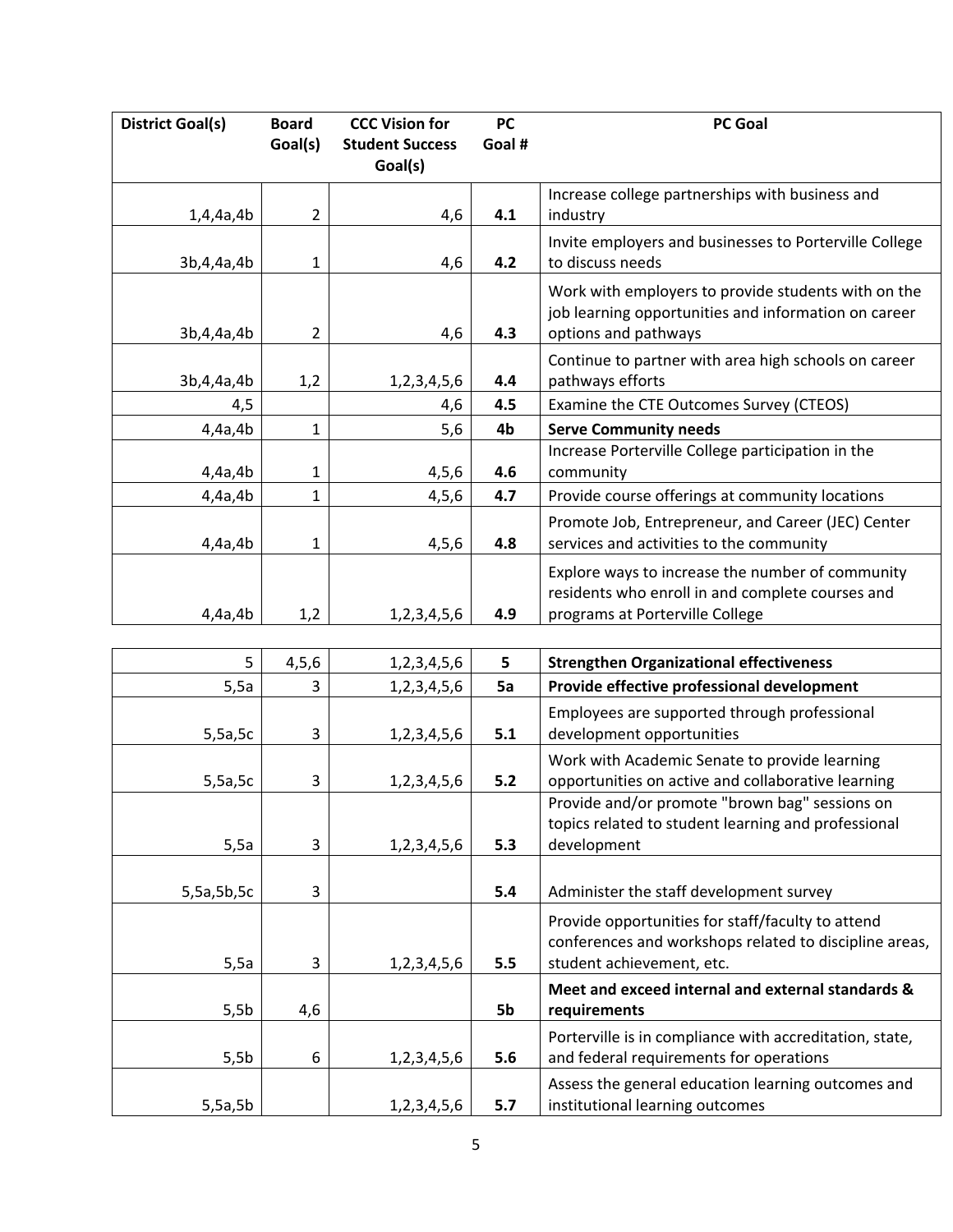| <b>District Goal(s)</b> | <b>Board</b><br>Goal(s) | <b>CCC Vision for</b><br><b>Student Success</b><br>Goal(s) | <b>PC</b><br>Goal # | <b>PC Goal</b>                                                                                                                                                          |
|-------------------------|-------------------------|------------------------------------------------------------|---------------------|-------------------------------------------------------------------------------------------------------------------------------------------------------------------------|
| 5,5b                    | 5,6                     | 1, 2, 3, 4, 5, 6                                           | 5.8                 | Ensure compliance with industry or outside<br>accreditation requirements and standards for nursing,<br>psychiatric technician, police academy, fire technology,<br>etc. |
| 5,5c                    | 3                       |                                                            | 5c                  | Increase trust and collaborative culture                                                                                                                                |
| 5,5a,5c                 | 3                       |                                                            | 5.9                 | Improve collaboration and information sharing across<br>campus                                                                                                          |
| 5,5c                    |                         |                                                            | 5.10                | Provide email updates to the campus for each<br>area/department                                                                                                         |
| 5,5a,5b,5c,5d           |                         | 1, 2, 3, 4, 5, 6                                           | 5.11                | Provide campus forums on topics related to budget,<br>facilities, education master plan, etc.                                                                           |
| 5,5d                    | 4                       |                                                            | 5d                  | Improve facilities, maintenance, and security                                                                                                                           |
| 5,5a,5b,5d              | 4                       | 1, 2, 3, 4, 5, 6                                           | 5.12                | Porterville College facilities and safety measures are<br>maintained to meet needs of students and employees                                                            |
| 5,5a,5b,5c,5d           | 4                       | 1, 2, 3, 4, 5, 6                                           | 5.13                | Increase number of scheduled safety and security<br>training sessions                                                                                                   |
| 5,5b,5d                 | 4                       | 1, 2, 3, 4, 5, 6                                           | 5.14                | Finalize the facilities plan                                                                                                                                            |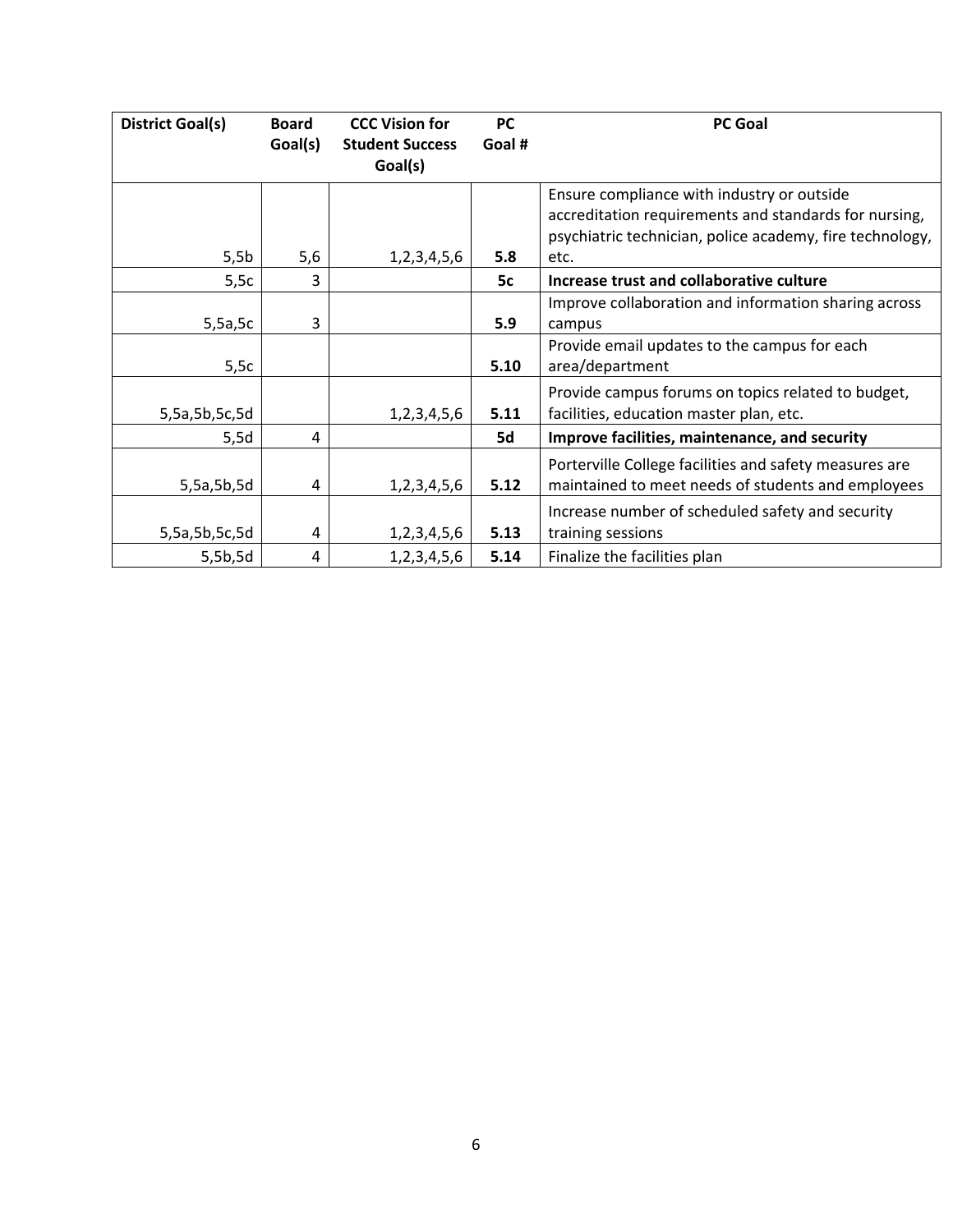# **Porterville College Goal Setting**

In the 2017 **Vision for Success**, the California Community College Chancellor's Office and Board of Governors established ambitious systemwide goals for improved student outcomes. Now local colleges have an opportunity to articulate how they will contribute to reaching the systemwide goals for improvement. What follows are the goals for Porterville College, as established in March 2019.

# **GOAL 1** Completion

**Systemwide goal**: Increase by at least 20 percent the number of CCC students annually who acquire associate degrees, credentials, certificates, or specific job-oriented skill sets.

#### **Aligned college‐level goal**:

Goal 1A: Porterville College will increase among all students, the number who earn an associate degree or associate degree for transfer from 396 in 2016‐17 to 455 in 2021‐22 an increase of 15 percent.

Goal 1B: Porterville College will increase among all students, the number who earn a Chancellor's Office approved certificate from 65 in 2016‐17 to 88 in 2021‐22, an increase of 35 percent.

# **GOAL 2** Transfer

**Systemwide goal**: Increase by 35 percent the number of CCC students systemwide transferring annually to a UC or CSU.

#### **Aligned college‐level goal**:

Goal 2A: Porterville College will increase among all students, the number who earn associate degree for transfer degrees from 115 in 2016‐17 to 144 in 2021‐22, an increase of 25 percent.

Goal 2B: Porterville College will increase among all students, the number who transfer to a four‐year institution from 193 in 2016‐17 to 232 in 2021‐22, an increase of 20 percent.

# **GOAL 3** Unit Accumulation

**Systemwide goal**: Decrease the average number of units accumulated by CCC students earning associate degrees, from approximately 87 total units to 79 total units—a decrease of 10 percent.

#### **Aligned college‐level goal**:

Goal 3: Porterville College will decrease the average units earned per completed associate degree from 88 in 2016‐17 to79 in 2021‐22, a decrease of 10 percent.